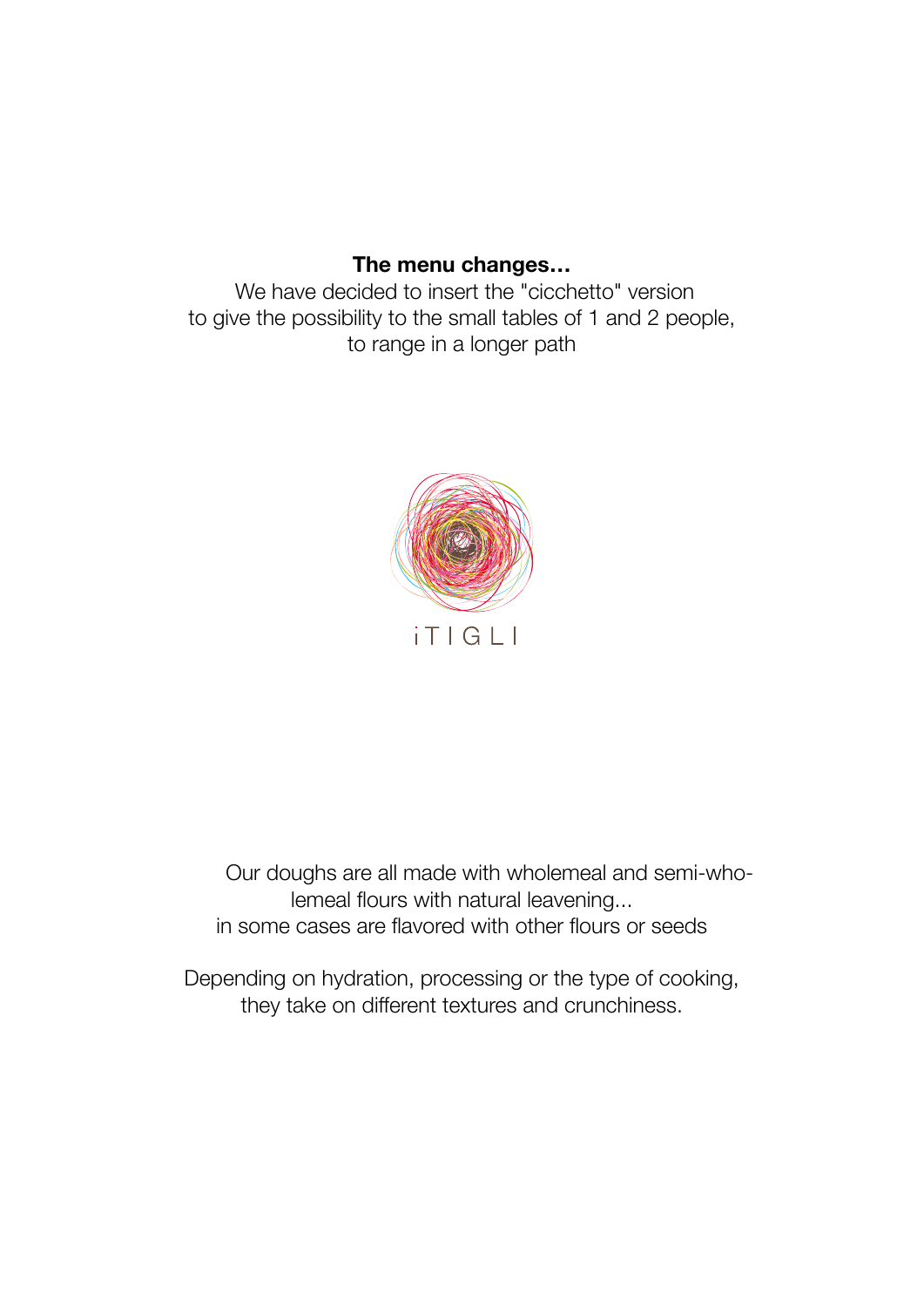| The Margherita                                                                   |         |         |
|----------------------------------------------------------------------------------|---------|---------|
| <b>Croccante </b> baked tomato sauce and burrata cheese<br>.1.9                  | € 26,00 | € 16,50 |
| <b>Soffice</b> baked tomato sauce and mozzarella from Lessinia<br>.1.9           | € 26,00 | € 16,50 |
| <b>Bufala</b> datterino tomato with basil and buffalo<br>mozzarella from Paestum | € 29,00 | € 18,00 |
| .1.8.9                                                                           |         |         |
|                                                                                  |         |         |
| <b>Classical only with tomato</b>                                                |         |         |
| The marinara  baked tomato sauce and red garlic                                  | € 14,00 | € 10,50 |
| The caper  baked tomato sauce and salt caper                                     | € 17,00 | € 12,00 |
| $\cdot$ 1<br><b>The anchovy</b> baked tomato sauce and anchovy<br>.1             | € 23,00 | € 15,00 |
|                                                                                  |         |         |
|                                                                                  |         |         |

**\***In red allergen codes, ask the room staff for the table

The fish and meat purchased by us fresh, for raw preparations, undergo a treatment reclamation by abatement at -20 ° for at least 48 hours in accordance with the prescription of reg. (EC) No 853/2004 Annex III, Chapter 2( D).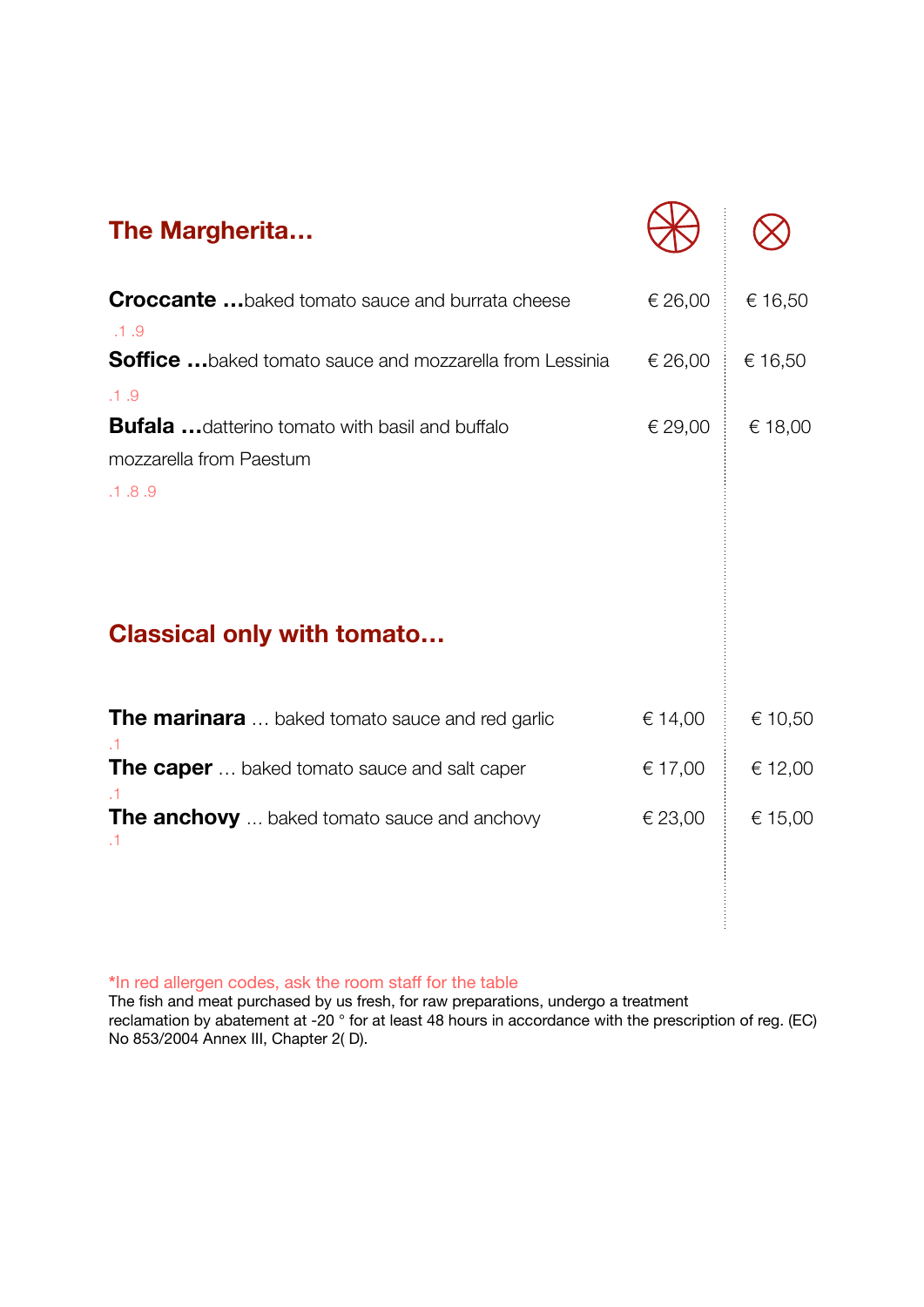| <b>From the Sea</b>                                                                                                 |                     |                  |
|---------------------------------------------------------------------------------------------------------------------|---------------------|------------------|
| <b>Shrimp Sashimi</b> fermented tomatoes, cucumber,<br>red shrimp with his bisque<br>.1.6.1.6.8.9.12.13             | € 49,00             | $\epsilon$ 28,00 |
| <b>Snapper Carpaccio</b> mozzarella, cream kefir,<br>snapper carpaccio and red indivia with yuzu<br>.1.6.9.11.13    | € 39,00 $\in$ 23,00 |                  |
| <b>Butter, Anchovies and Lemon</b> with zucchini<br>.1.6.9.13                                                       | € 39,00 $\in$ 23,00 |                  |
| <b>Mussels and Clams</b> ricotta cheese, mussels and clams,<br>tomato and zucchini<br>.1.2.9.11                     | € 39,00             | € 23,00          |
| <b>Polenta and Codfish</b> corn focaccia, creamed codfish,<br>spicy caponata<br>1 .6                                | € 39,00 $\pm$       | € 23,00          |
| <b>Scallop Carbonara </b> mozzarella, purple cabbage,<br>scallop, salty zabaglione and crispy bacon<br>1.3.5.8.9.13 | € 39,00             | € 23,00          |

\*in red the allergen code, ask the room sta

The fish and meat purchased by us fresh, for raw preparation, undergoes a treatment

by blast chilling at -20° for at least 48 hours in accordance with the requirements of Regulation (EC) 853/2004 Annex III, Chapter 2, point D.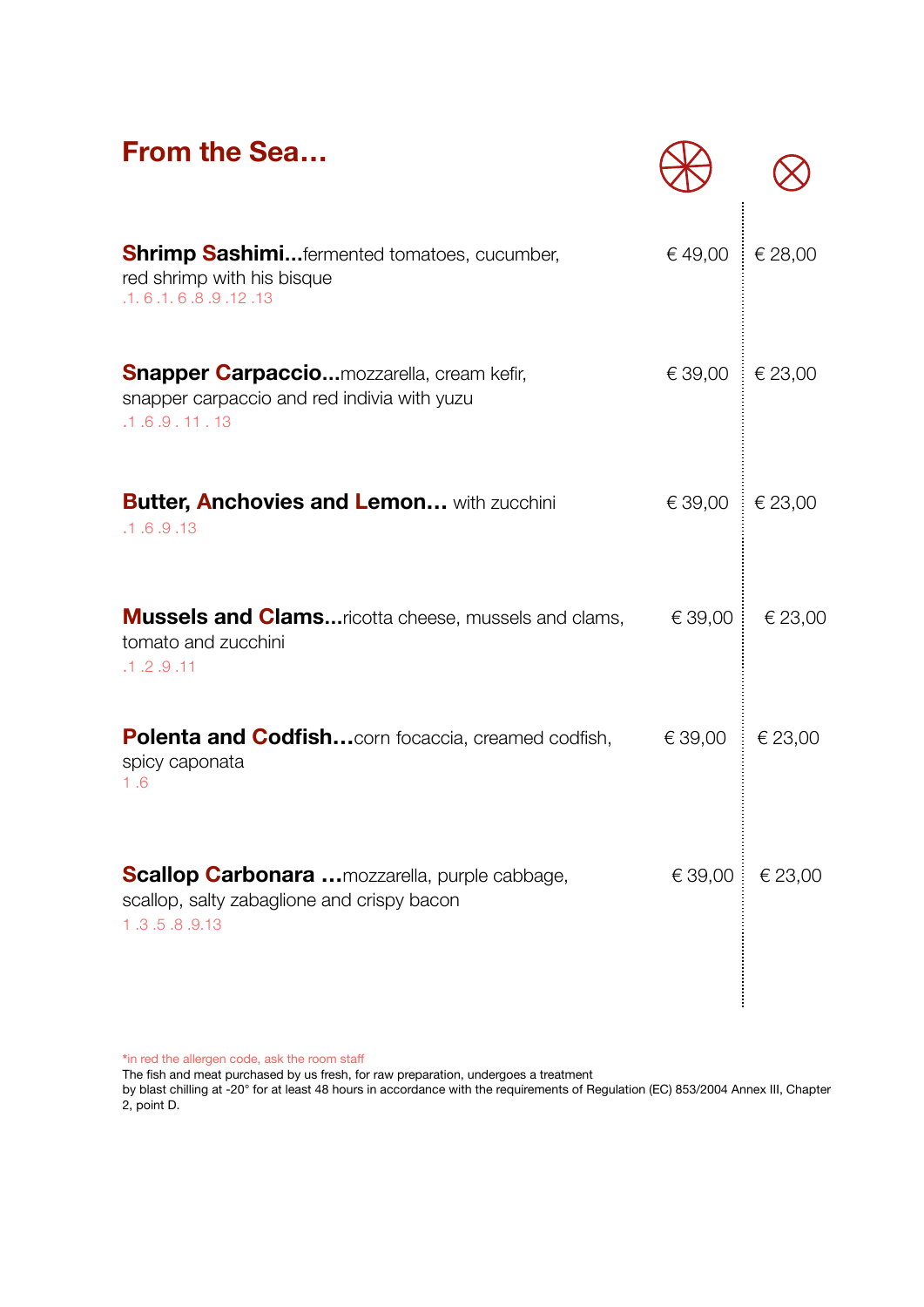| From the Ground                                                                                                                |                      |             |
|--------------------------------------------------------------------------------------------------------------------------------|----------------------|-------------|
| <b>Burrata cheese and Culatello of Zibello</b><br>1.8.9                                                                        | € 33,00 $\neq$ 20,00 |             |
| <b>Kitchen Garden</b> smoked provola cheese, aubergine, peas,<br>zucchini, tomatoe and barbeque sauce<br>.1.8.9.10.13          | € 33,00              | $\in$ 20,00 |
| <b>Liguria</b> mozzarella cheese, taggia olives, pine-nut and<br>basil emulsion, pecorino cheese<br>.1.8.9.13                  | € 29,00 $\in$ 18,00  |             |
| <b>Veal with Red Tuna</b> mozzarella cheese, green asparagus<br>veal, red tuna tartar and mustard mayonnaise<br>.1.6.8.9.13    | € 38,00 $\in$ 23,00  |             |
| <b>Fillet of "Fassona" beef</b> mozzarellą cheese,<br>wild skewers, fillet of fassona and bacon of "cinta senese"<br>.1.8.9.13 | € 35,00 $\in$ 21,00  |             |
| <b>Baked Duck</b> mozzarella, carrot, baked duck<br>and reduction of carrot<br>.1.8.9.13                                       | € 35,00 $\in$ 21,00  |             |
| <b>Sweetbreads with Butter</b> parmesan, sweetbreads<br>with hazelnut butter and chutney of green tomato<br>.1.8.9.13          | € 35,00   € 21,00    |             |

\*in red the allergen code, ask the room sta

The fish and meat purchased by us fresh, for raw preparation, undergoes a treatment by blast chilling at -20° for at least 48 hours in accordance with the requirements of Regulation (EC) 853/2004 Annex III, Chapter 2, point D.